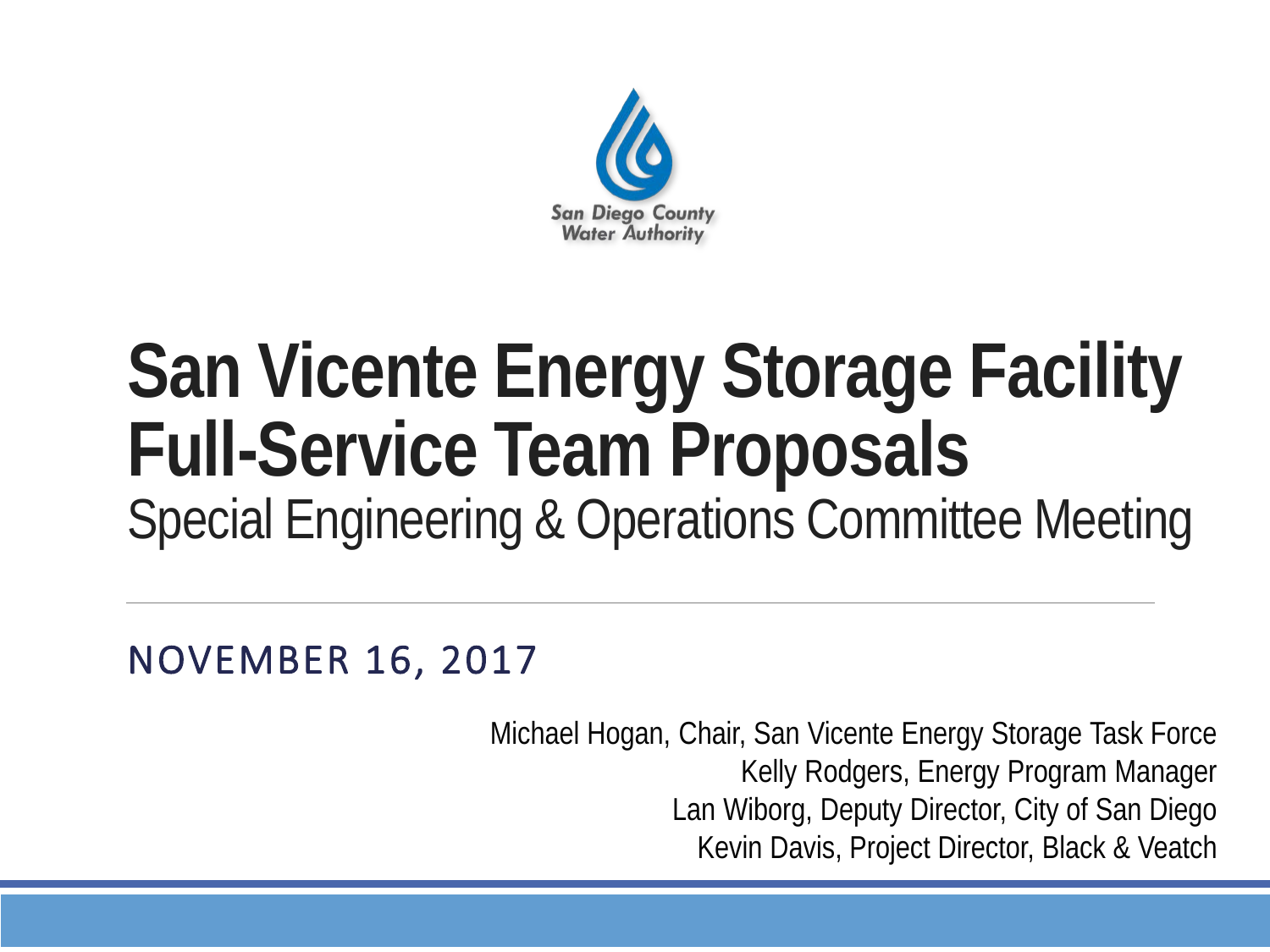# **Meeting Objectives**

- Review project and completed work
- **Provide update on two recent solicitation processes**
- **Present December 7, 2017 Engineering and Operations** Committee actions
- Conduct closed session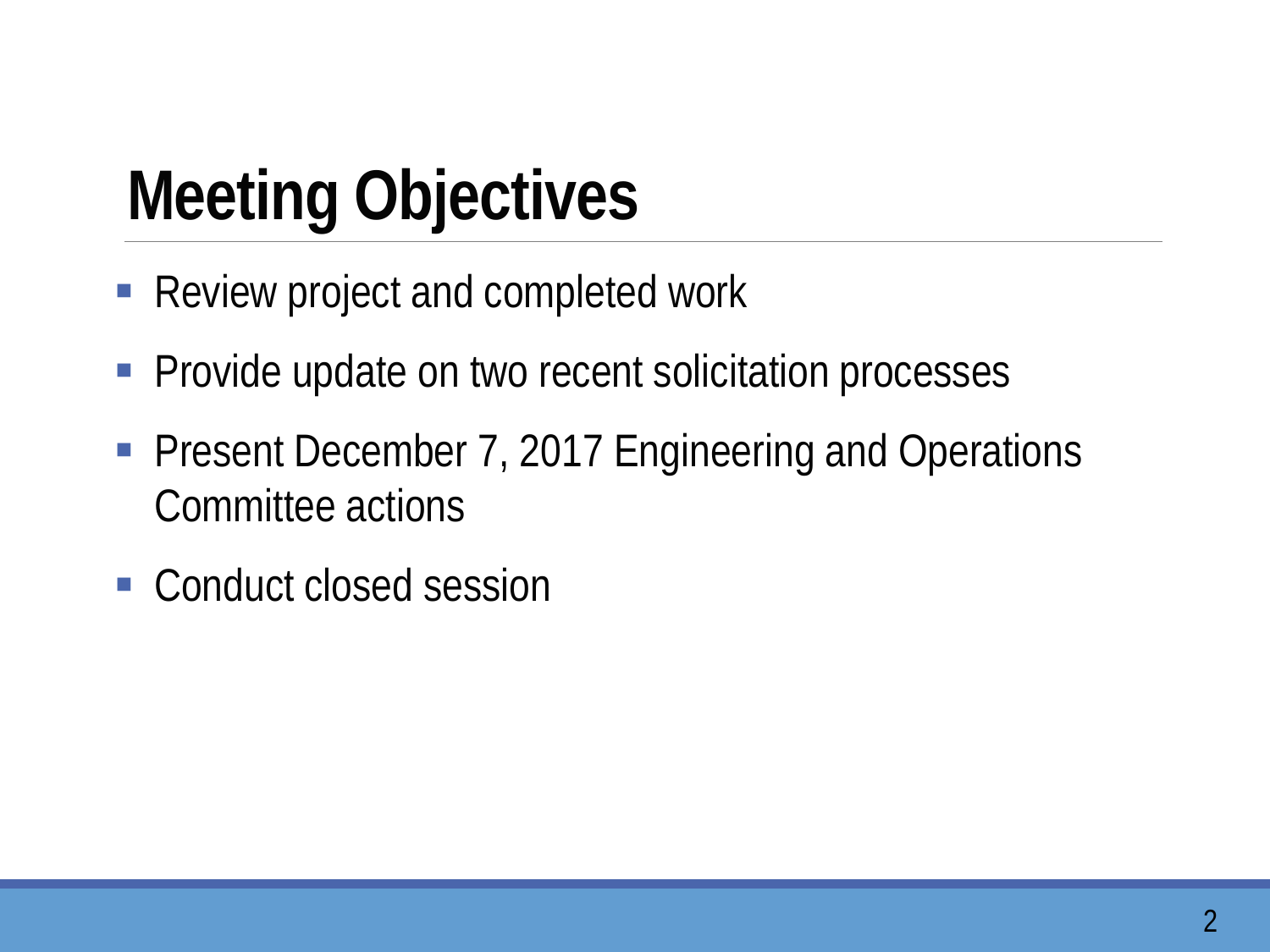# **San Vicente Energy Storage Facility**



- Study potential project
- Partnership with City of San Diego
- Renewable energy integration
- Demand response/on-call power
- Significant existing infrastructure
- Revenue generation
- Up to 500 megawatt capacity
- Up to 8-hours of storage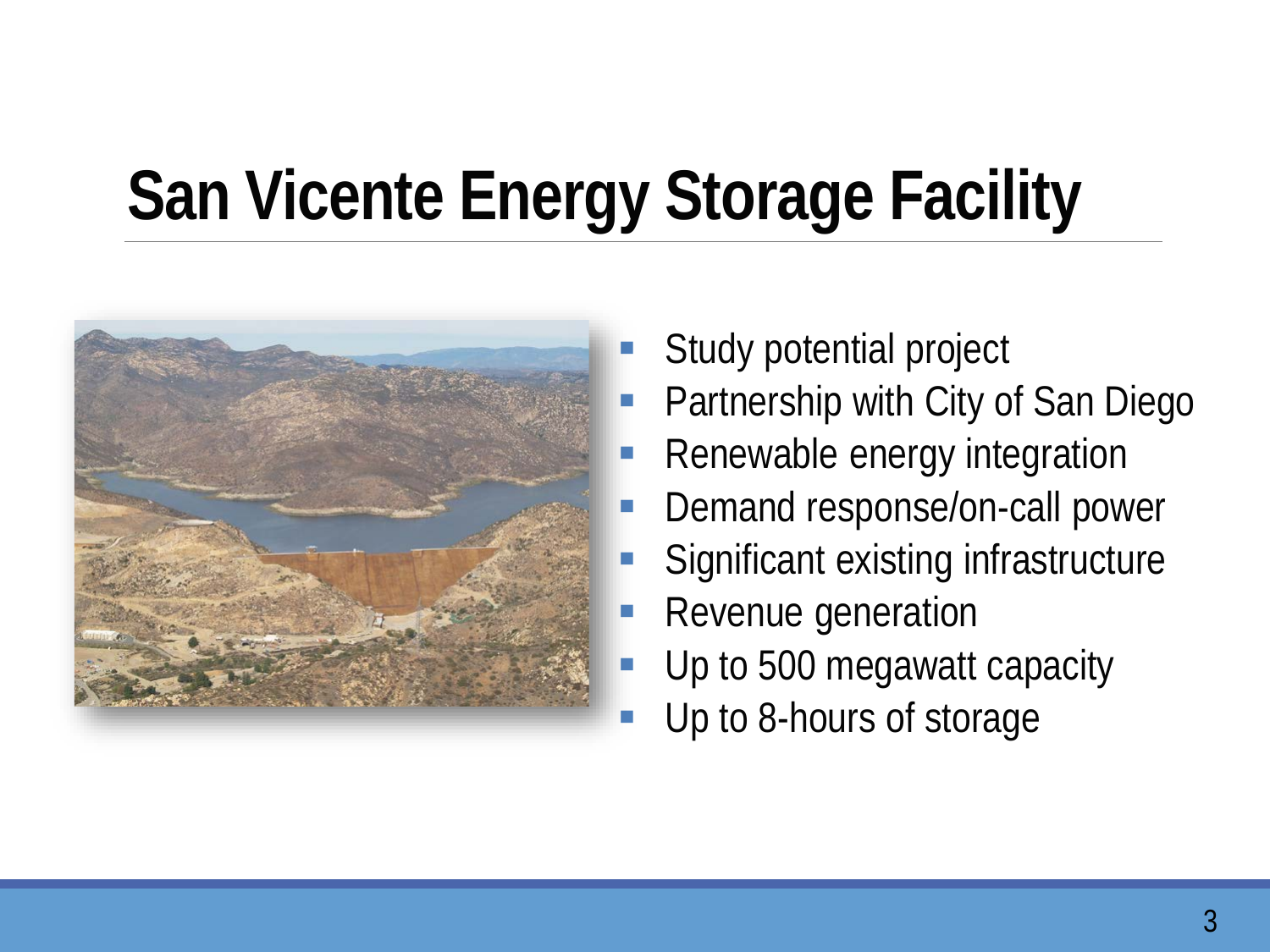### **Economic Study Work**



Completed Initial Economic Study

**2014**



#### **2015-2016**

Owners' Advisor conducted deeper analyses

Updated Water Authority Board **2016**

Board directed staff to conduct process to gauge project marketability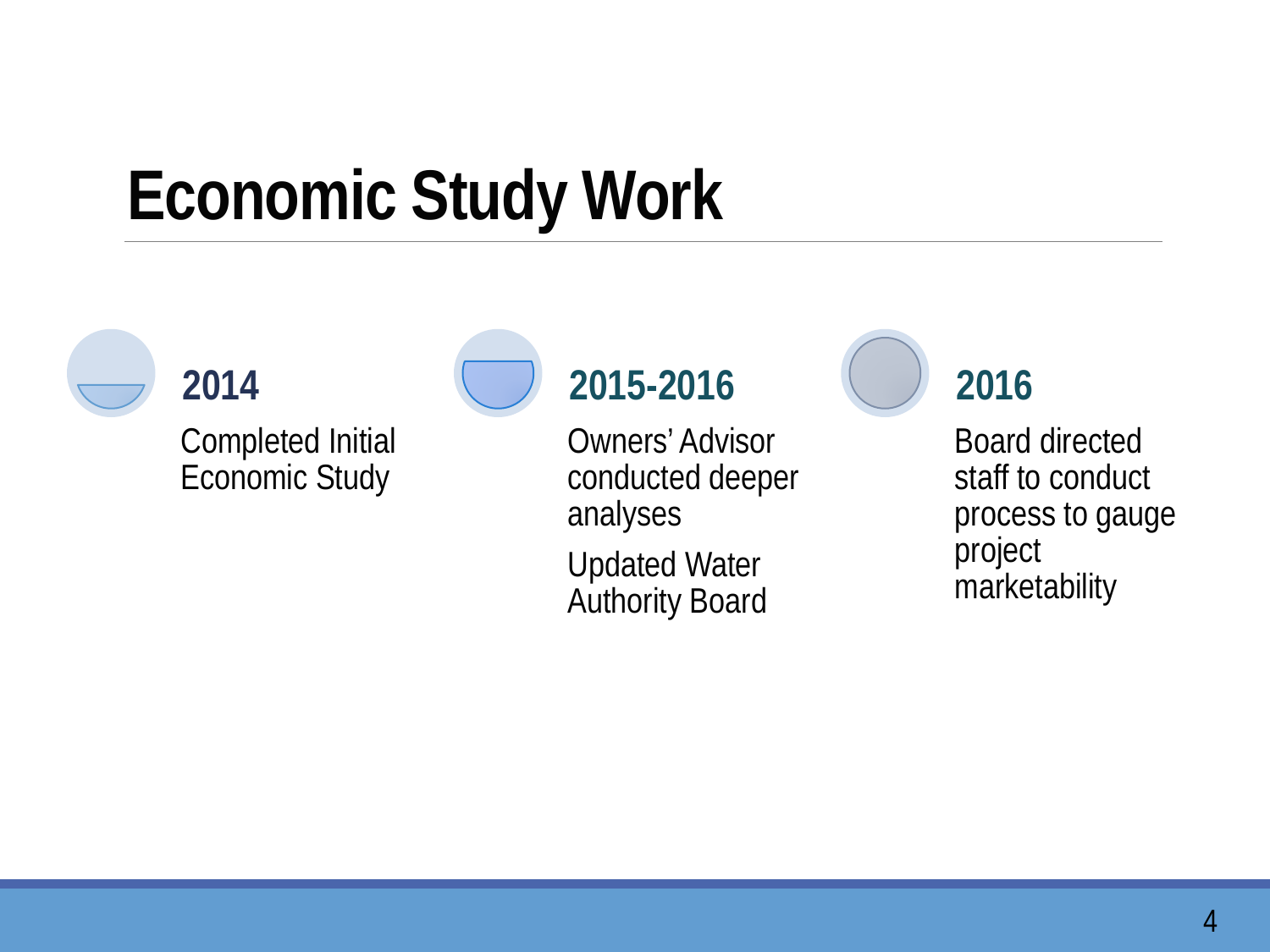#### **Request for Letters of Interest Process**

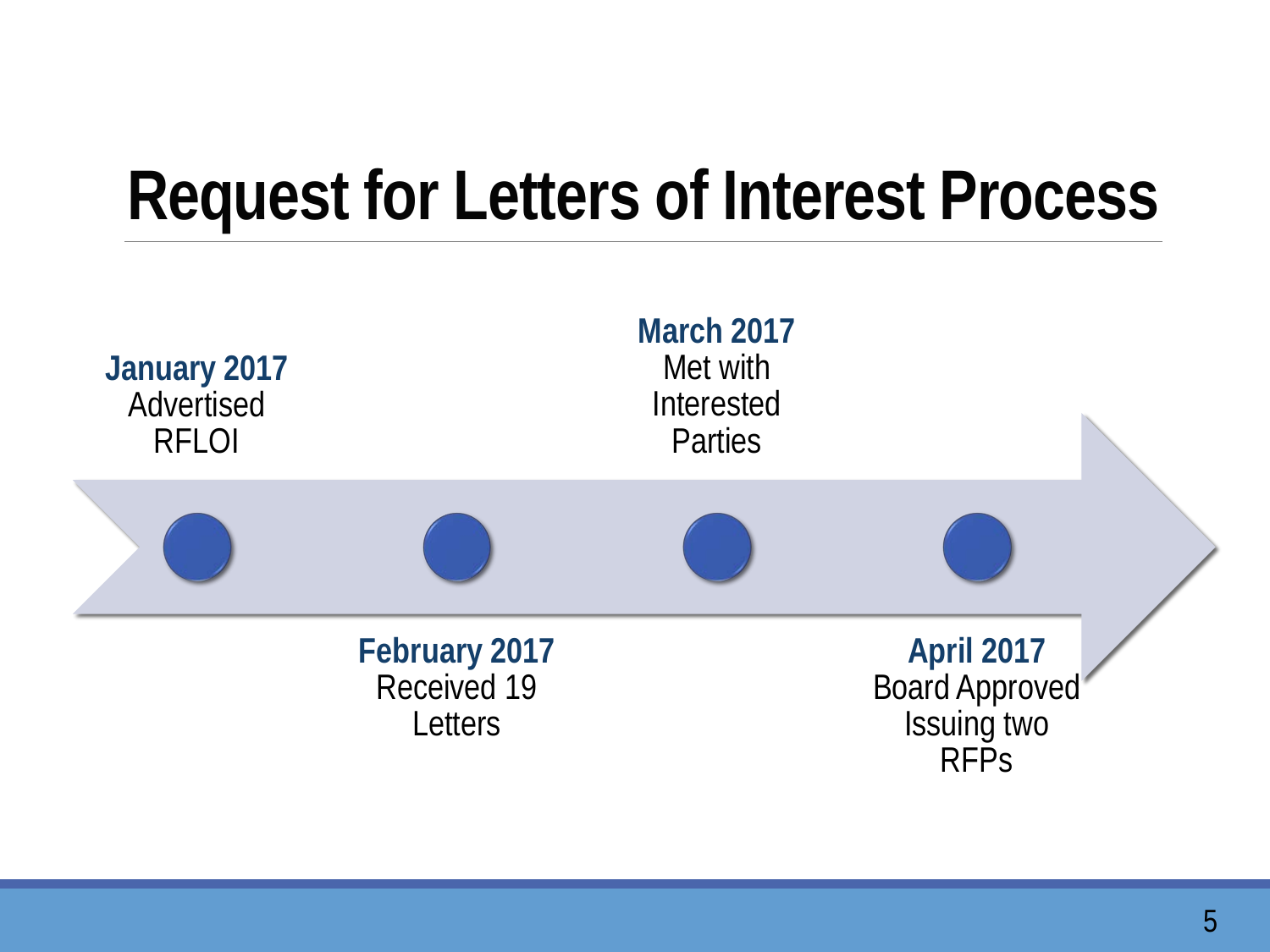#### **Two Solicitation Processes**

#### **OWNERS' REPRESENTATIVE**

**Solicit a multidisciplinary team to** assist with Full-Service Team selection and negotiations



 Solicit a multidisciplinary Full-Service Team that can complete all project activities



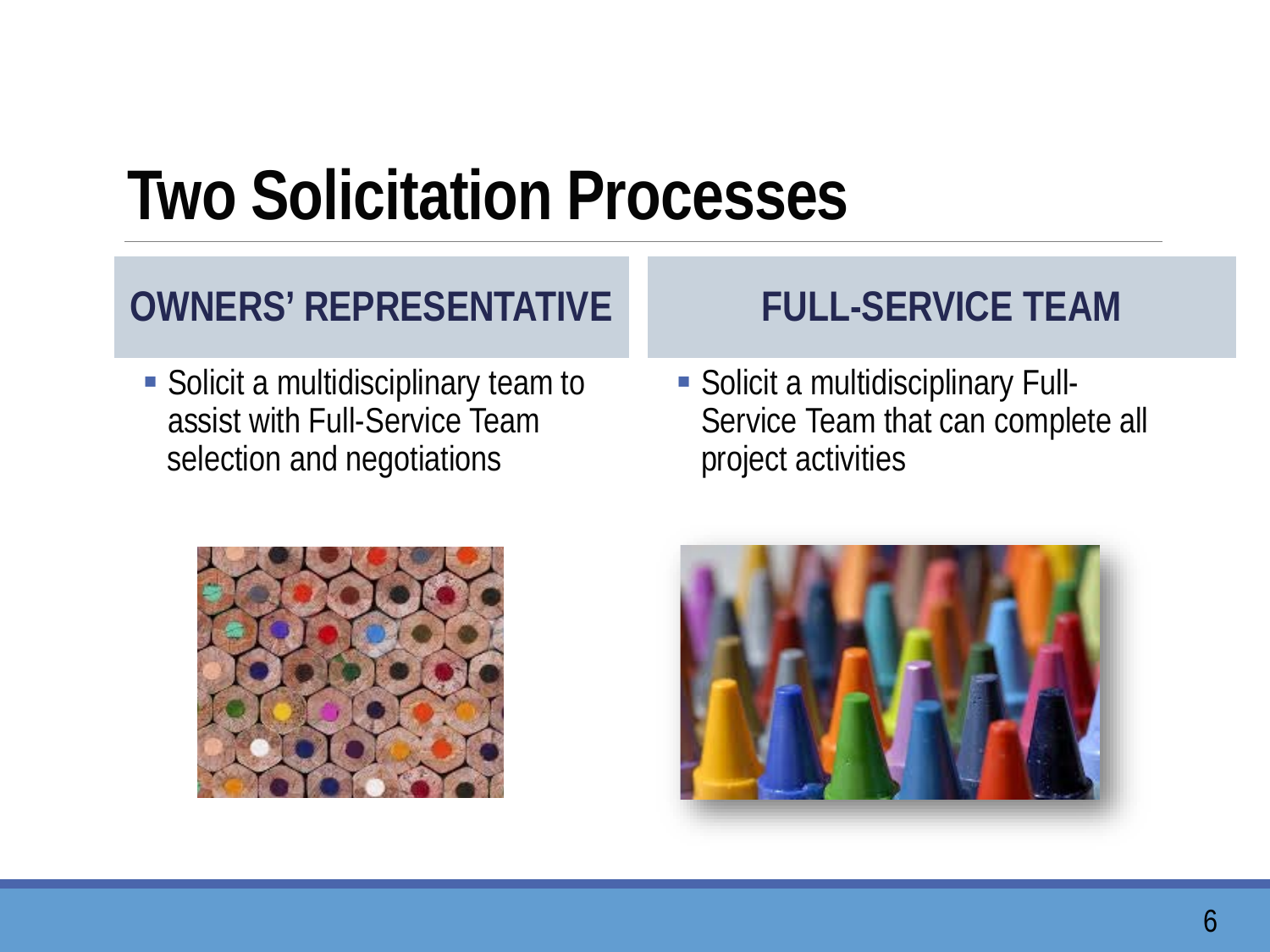### **Owners' Representative RFP**

#### **Selection Panel**

- Water Authority staff
- City staff and consultant
- Task Force members

#### **Outcome**

- Selected Black & Veatch
- \$150,000 contract





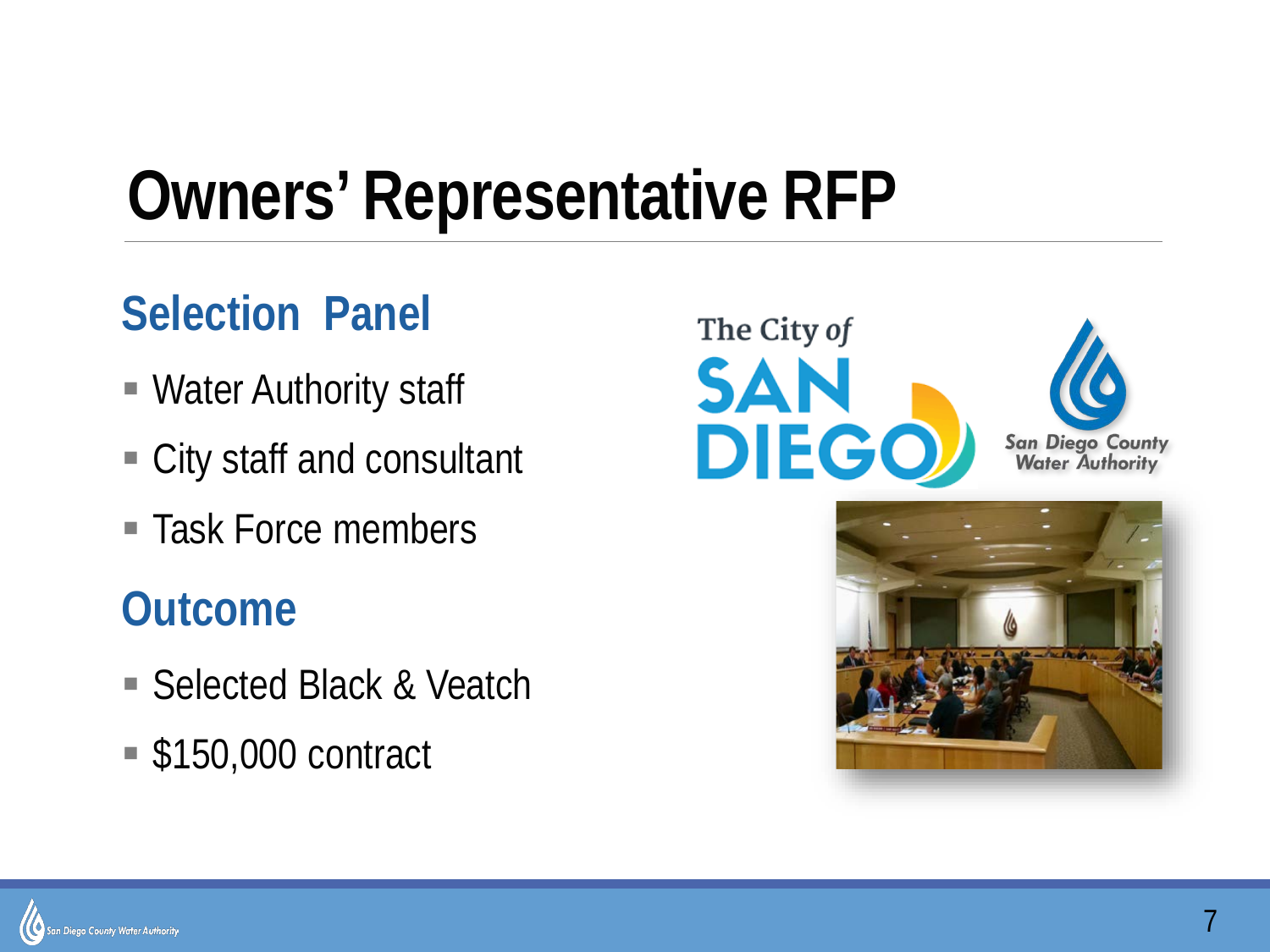# **Full-Service Team RFP**

#### **Selection Panel**

- Water Authority staff
- City staff and consultant
- Task Force members
- Black & Veatch

#### **Update**

- September 12
	- **Received five proposals**







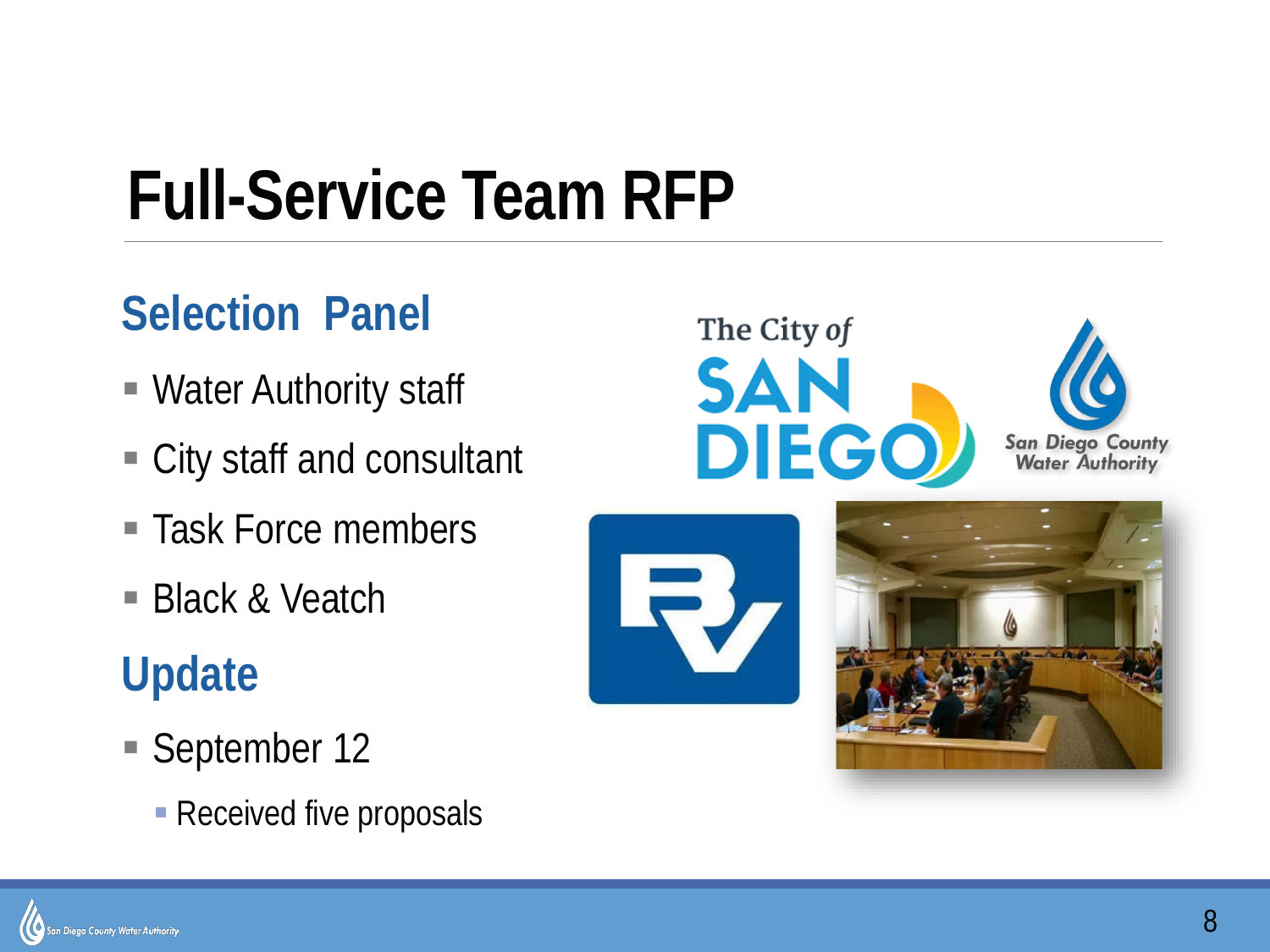# **Full-Service Team Proposals**

- **Asset compensation with** upside sharing
- **Optimization ideas**
- **Team and project** delivery approach
- Rating criteria

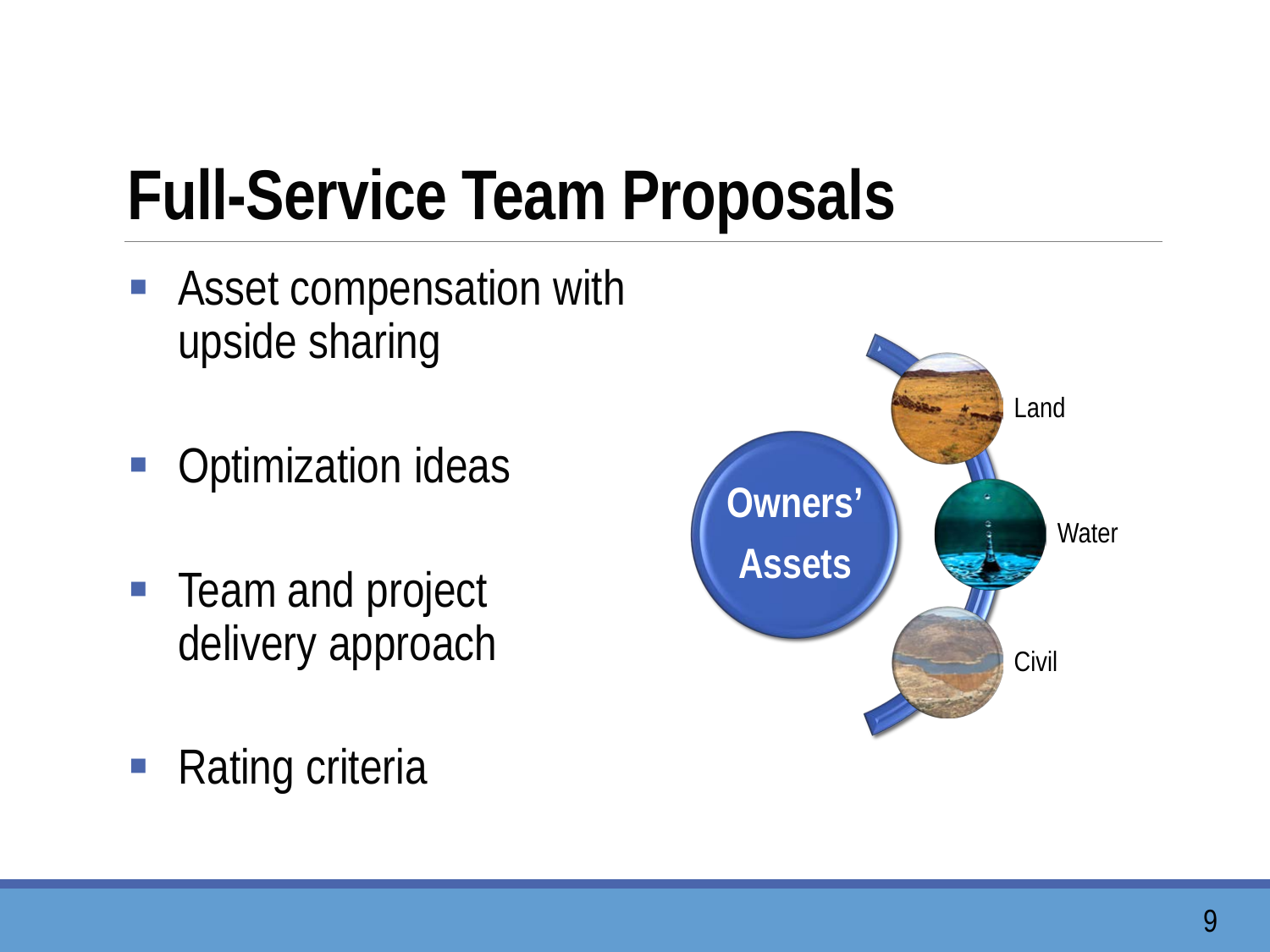## **Rating Criteria**



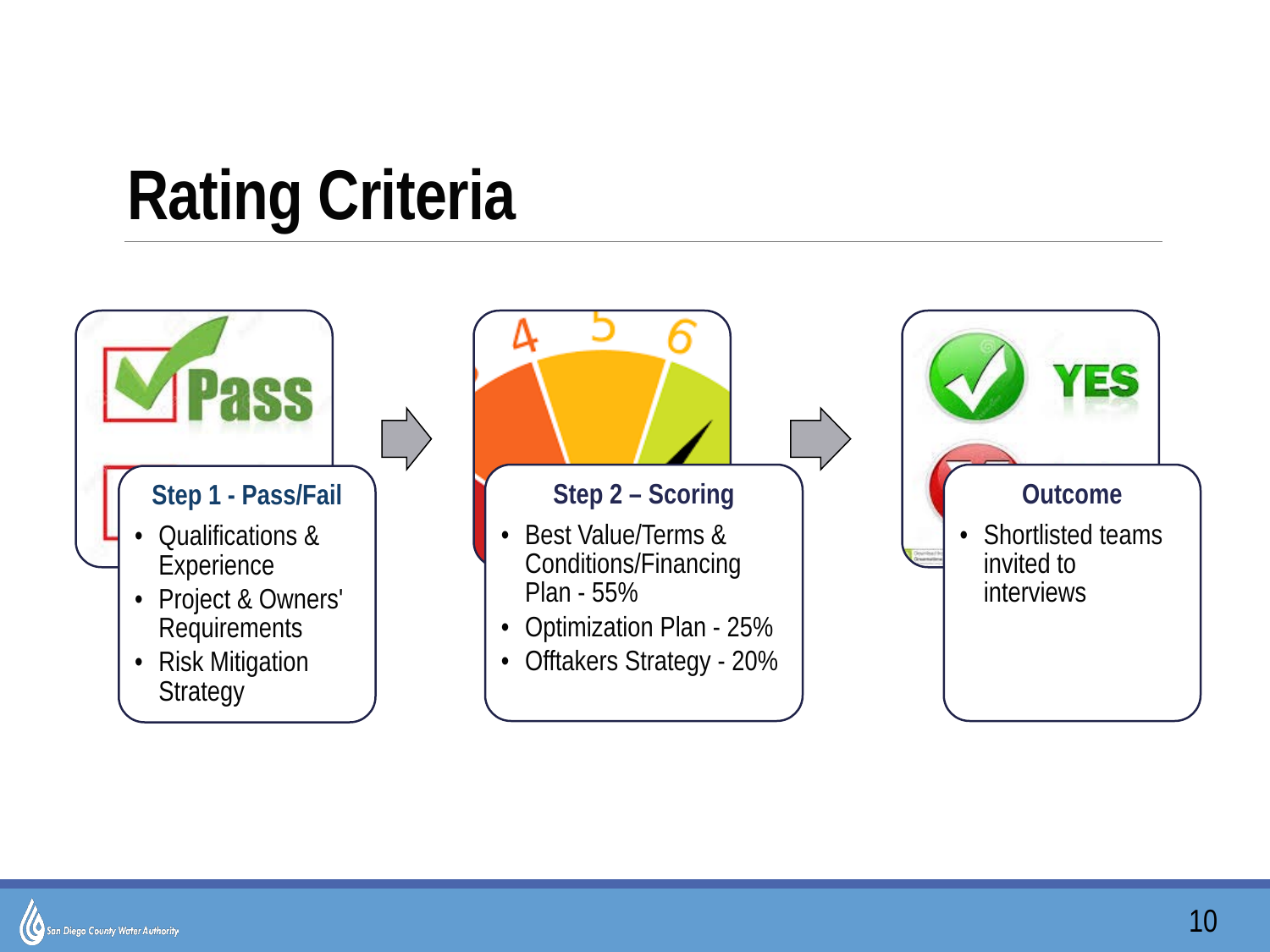#### **Pre-Interview Follow-up Process for Normalization of Proposals**



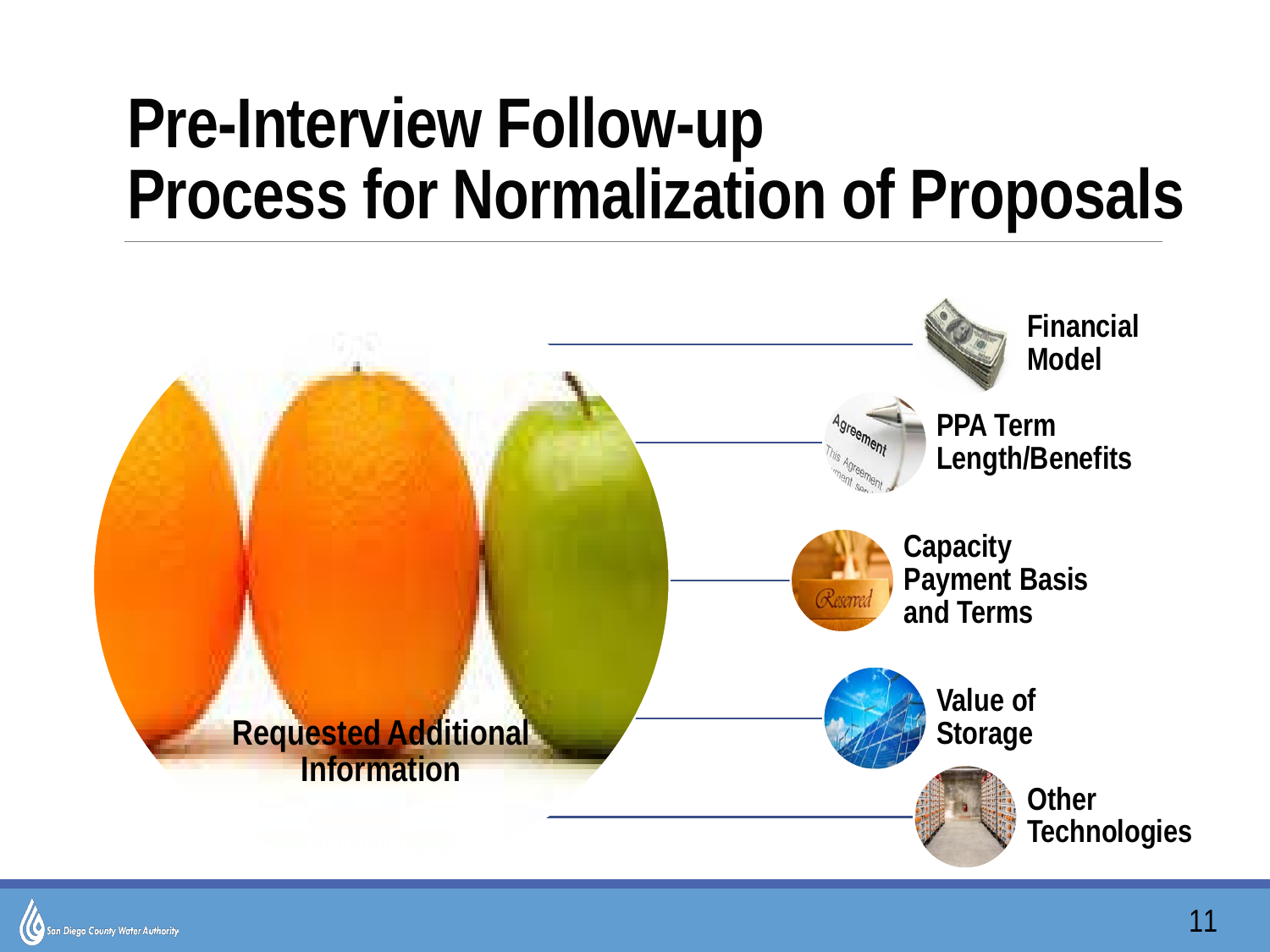### **Pre-Interview Follow-up Federal Energy Regulatory Commission**

- Municipal Preference provides municipalities priority for developing the project
- Water Authority and City invoked Municipal Preference
- Full-Service Team proposal did not fully address FERC requirements
- Requested teams to address in interviews



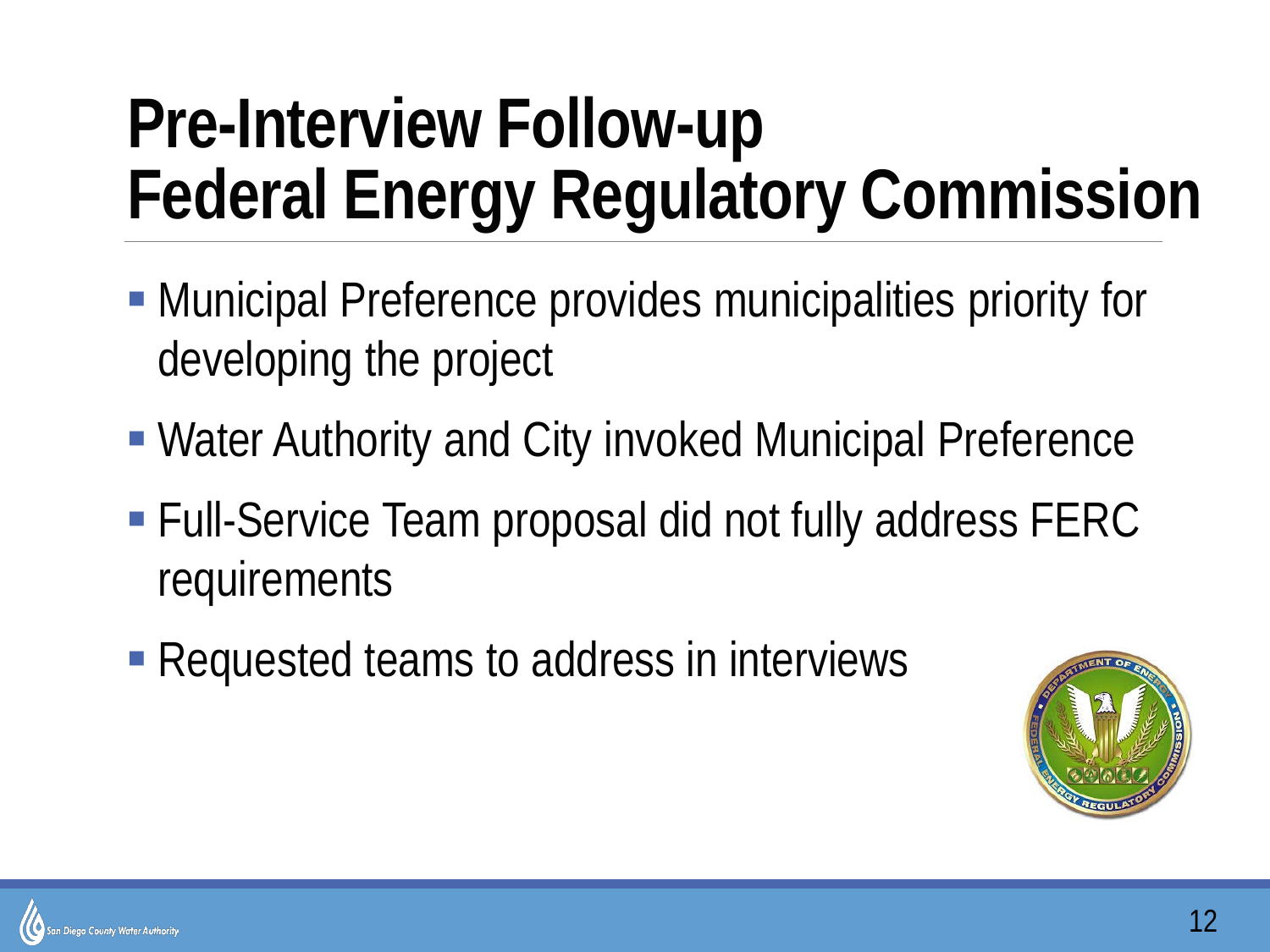### **Interviews on October 31, 2017**

Discuss strategy for:

- **Municipal Preference**
- **Securing an offtaker**
- **Maximizing project revenue**
- Revenue sharing
- **Financing**
- **Discuss potential risk sharing** options and increase of Owners' revenue

**Team Presentation (30 Minutes)** 



Two types of questions:

- Proposer-specific
- Panel follow-up

**Panel Questions (90 Minutes)**

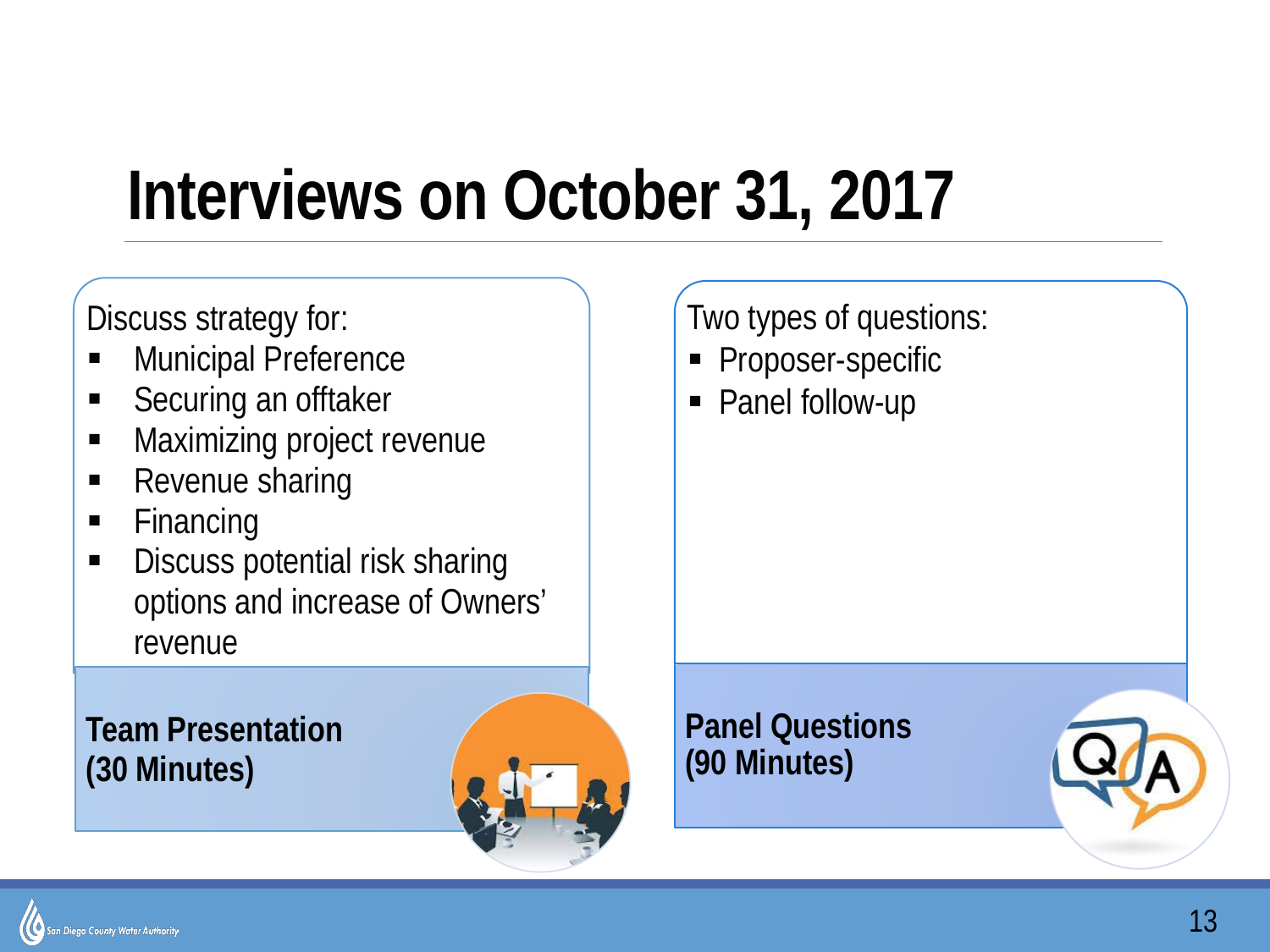### **Full-Service Team Interviews**

- **Interviewed three of the five proposers:** 
	- **Brookfield US Generation LLC**
	- EDF Renewable Energy
	- Tenaska, Inc. Diamond Generating Corporation Joint Venture



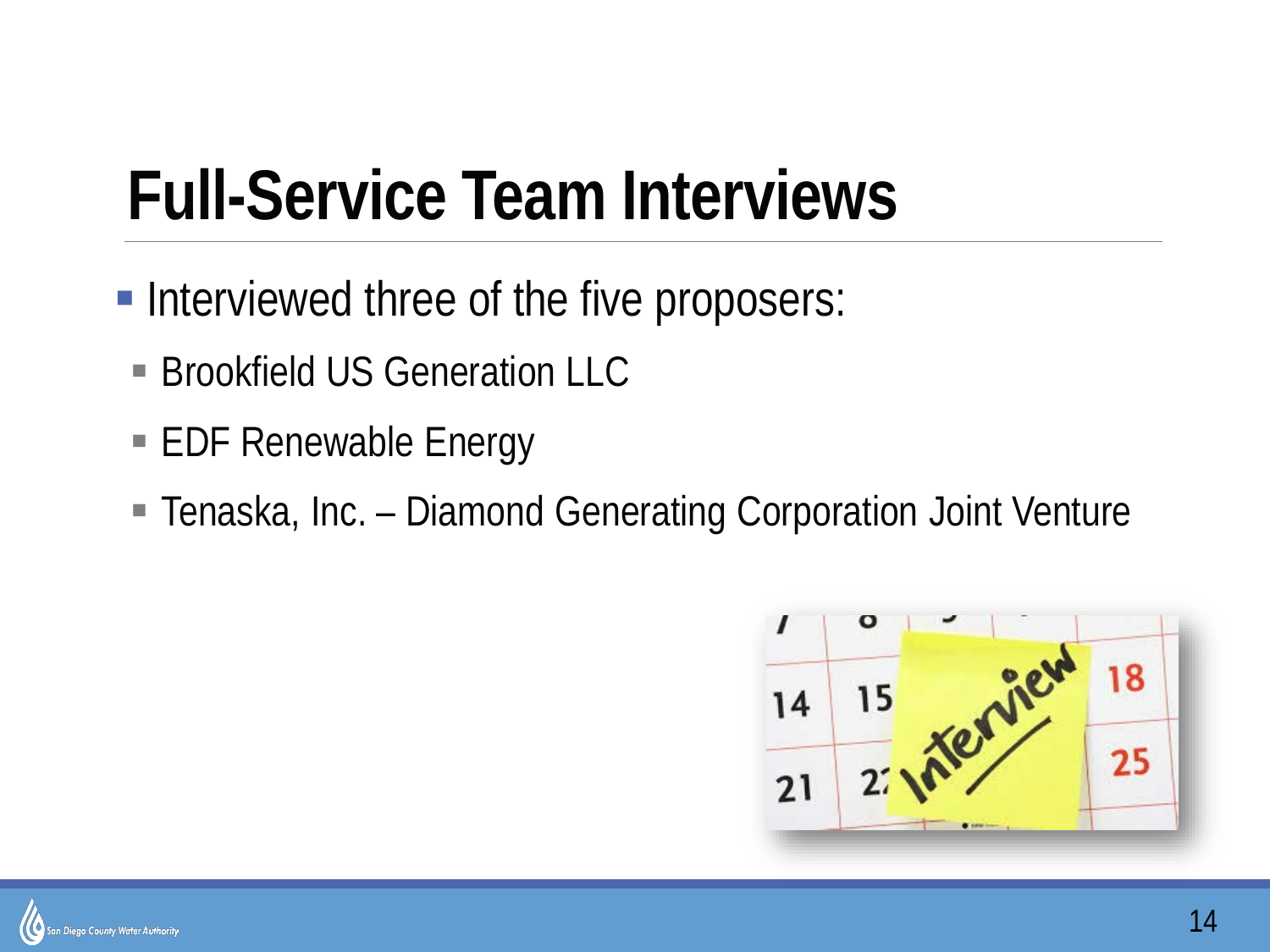## **Brookfield**

#### **KEY TEAM MEMBERS**

- SNC Lavalin
- Kiewit
- ■GE Alstom
- Helix Environmental
- Kleinschmidt Associates

#### **KEY PROPOSAL POINTS**

- Highly qualified team with experience in engineering, construction and operations.
- Engaged in energy legislative and regulatory processes
- Responsive to RFP and also presented several other business models
- **Unclear on how upside revenue** is shared with Owners
- Presented broad offtaker strategy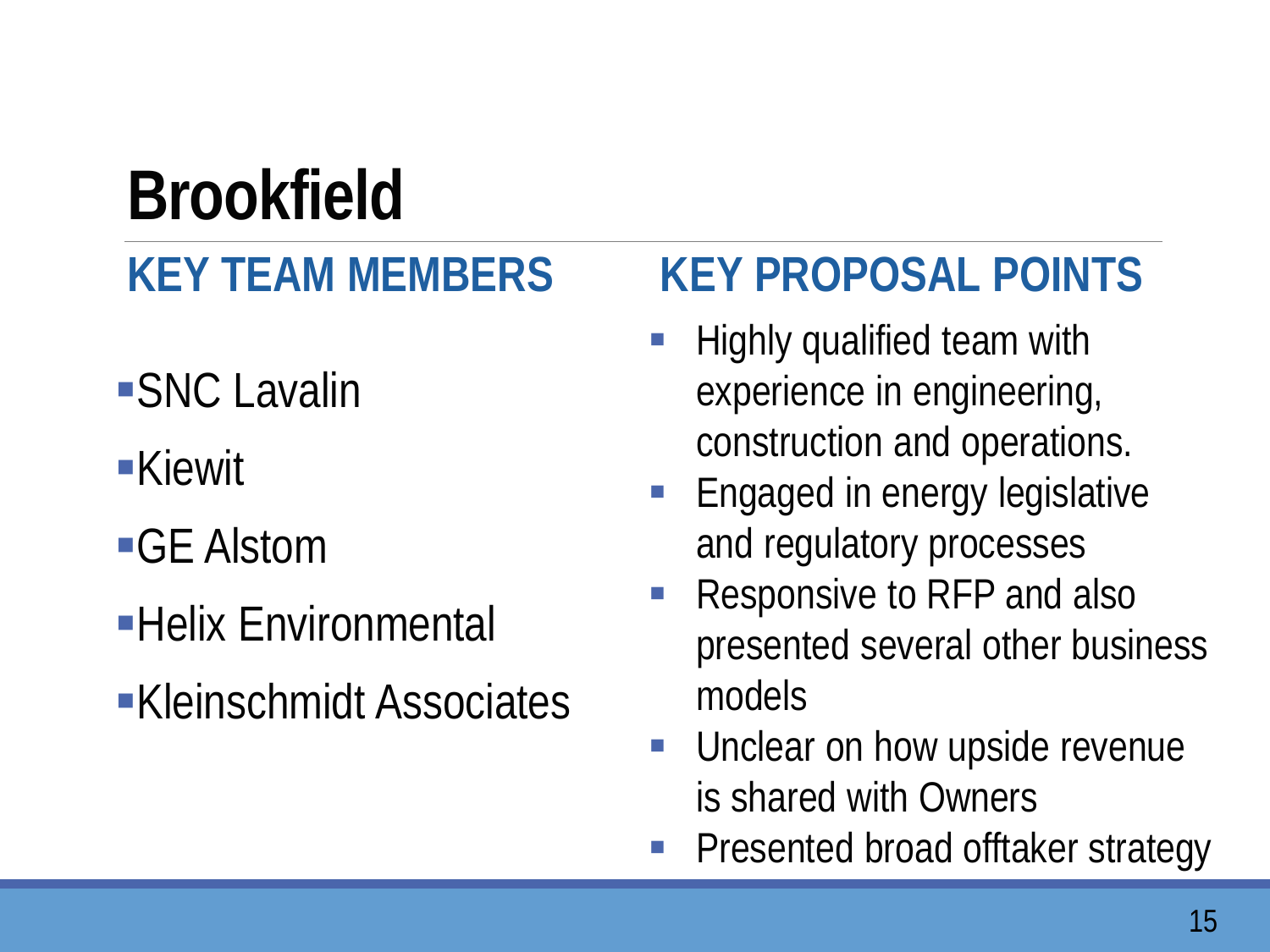#### **EDF KEY TEAM MEMBERS**

- Parsons
- Debenham Energy

#### **KEY PROPOSAL POINTS**

- **Experienced team with** significant support from EDF European affiliate in France.
- Risk transfer to Owners
- **Deviated from RFP** proposed a hybrid that included a battery
- **Licensing and permitting** schedule rationale unclear
- Offtaker strategy unclear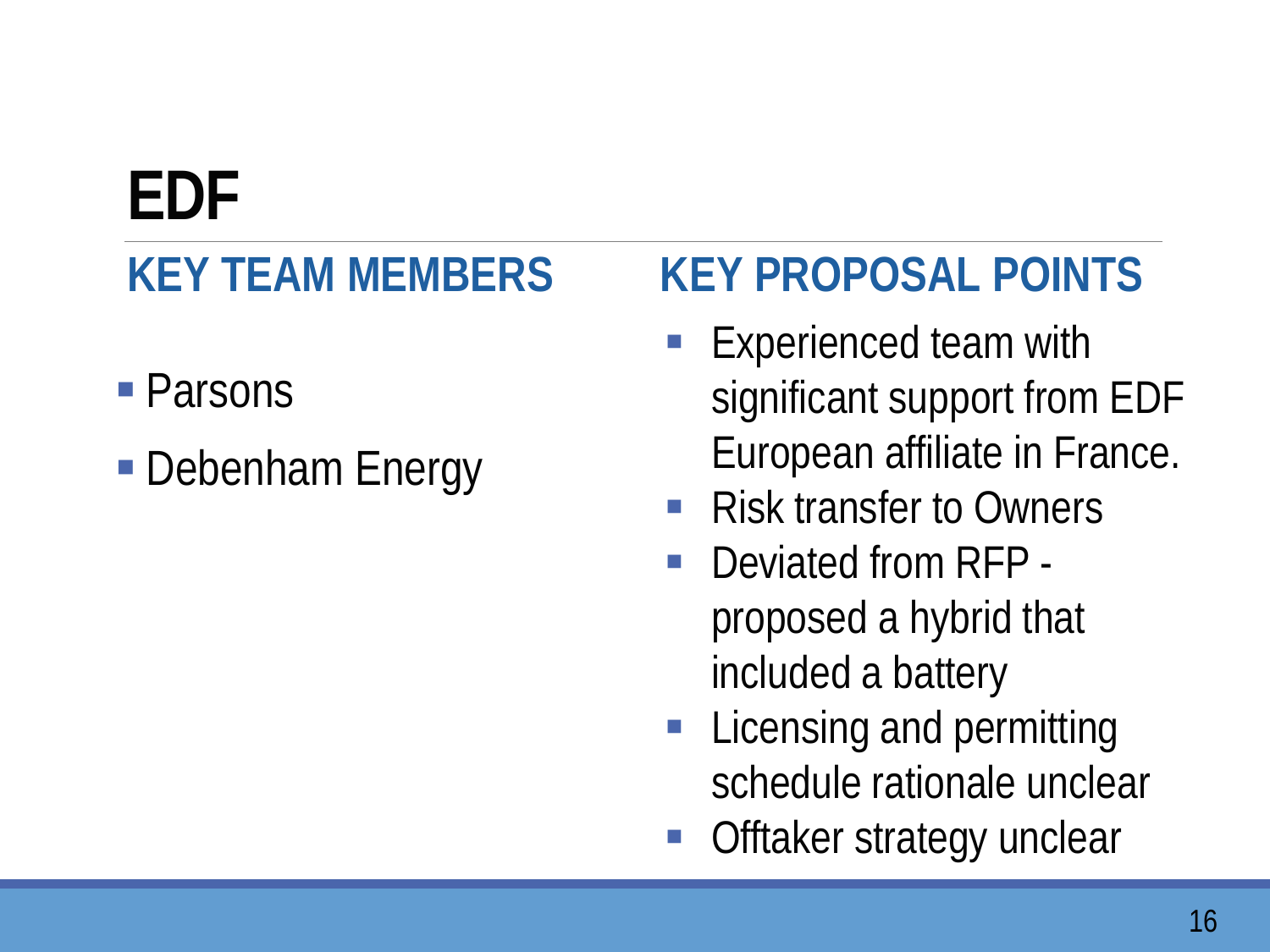#### **Tenaska-Diamond**

#### **KEY TEAM MEMBERS**

- Stantec
- Dentons Law Firm

#### **KEY PROPOSAL POINTS**

- **Highly qualified team with** experience in design and construction
- **Engaged in energy legislative and** regulatory processes
- Responsive to RFP but also indicated flexibility in business models
- Discussed sharing of upside revenue
- Presented broad offtaker strategy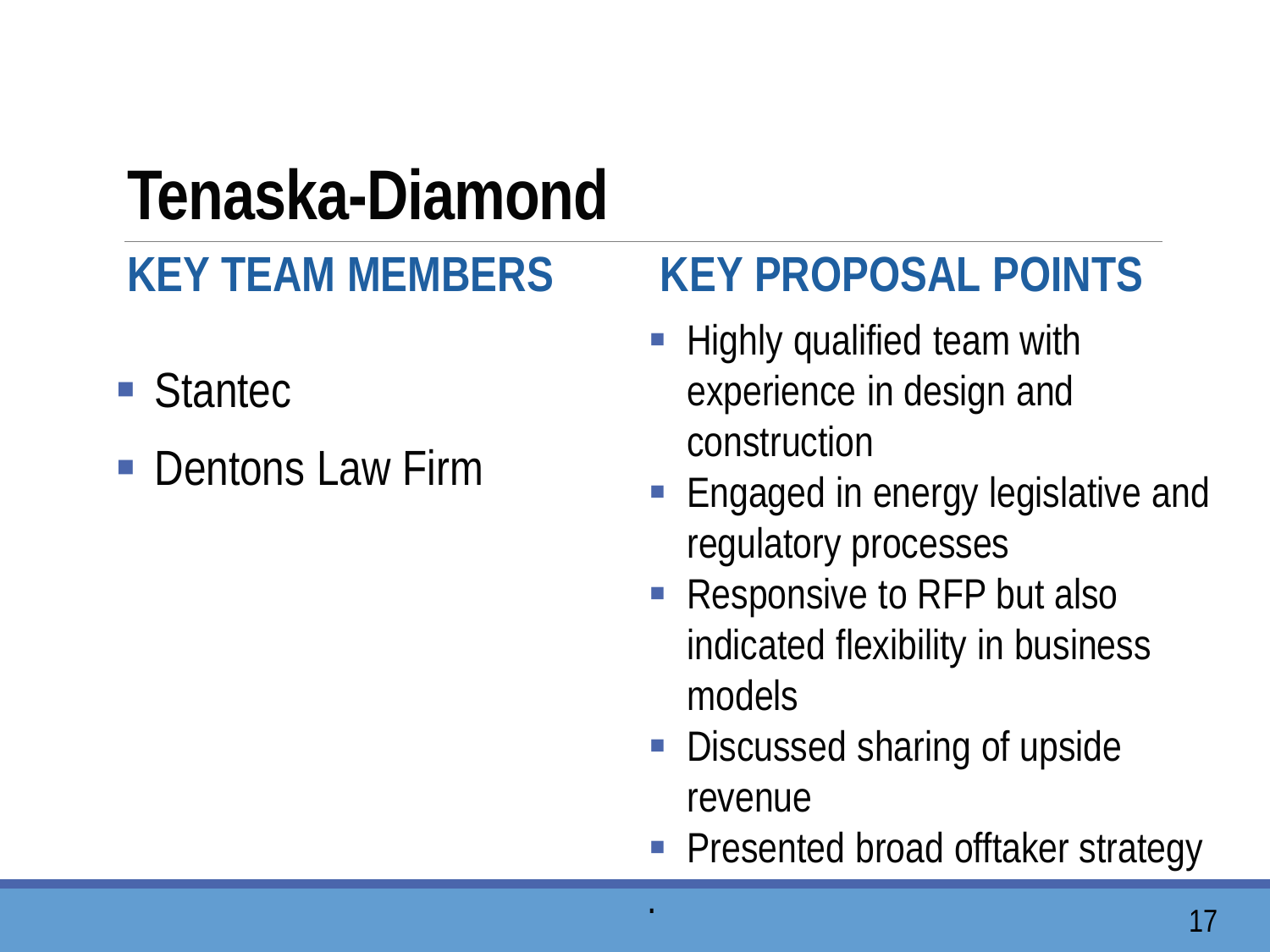#### **Interview Results**

- Facilitated panel debrief
- Seeking additional information from two remaining teams:
	- **Brookfield**
	- Tenaska Diamond Joint Venture

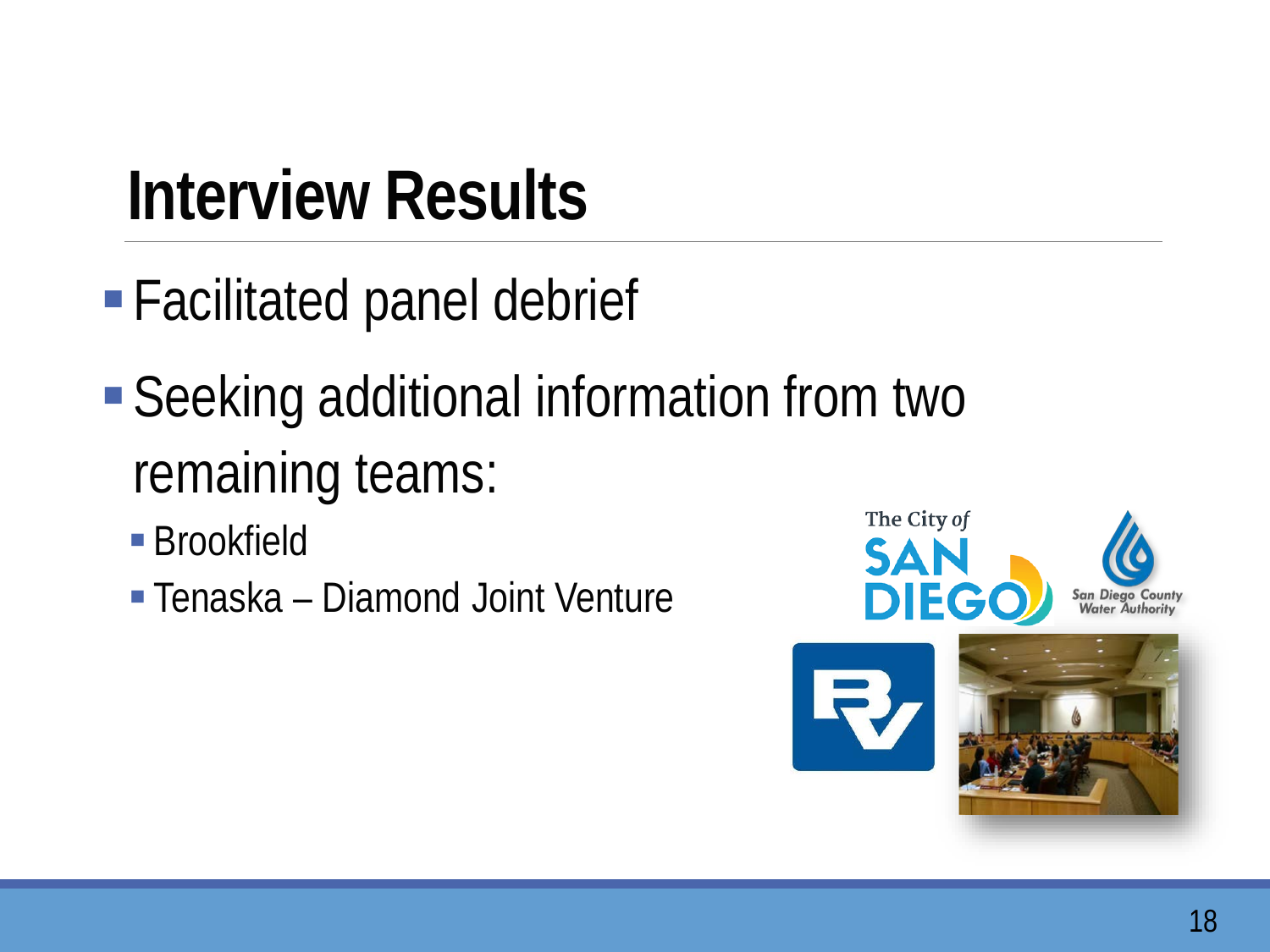# **Finalist Full-Service Teams**

#### **Brookfield**

- Subsidiary, Brookfield Renewable Partners L.P. owns and operates renewable power assets
- Over 10,000 MW of pumped storage experience across three continents

#### **Tenaska - Diamond Joint Venture**

- Tenaska developed approximately 10,000 MW of electric generation facilities domestically and internationally
- Tenaska/Diamond worked together on power projects since 1989 -have five joint projects totaling 4,400 MW of generation in operation or under construction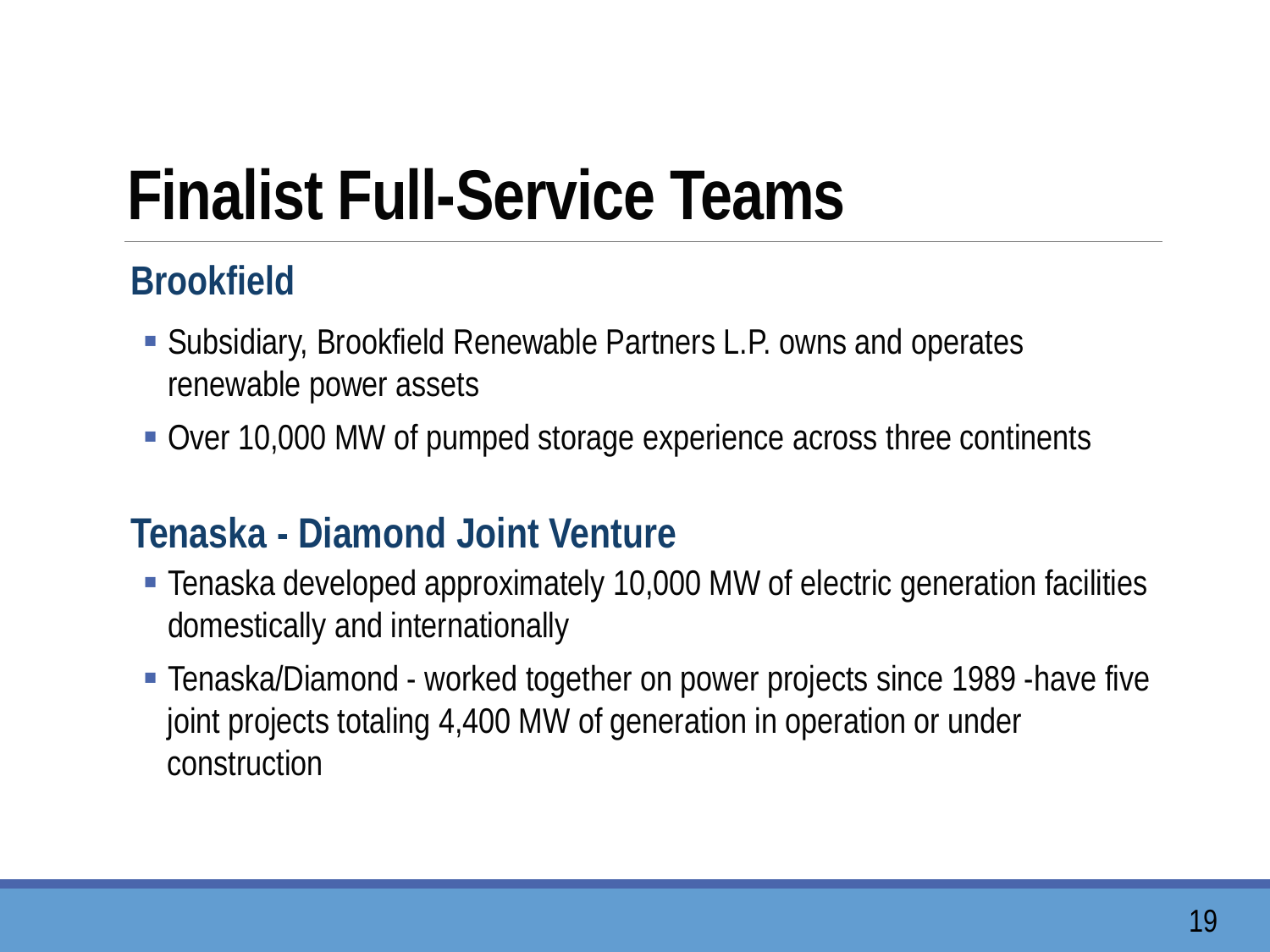### **Key Milestones and Activities**

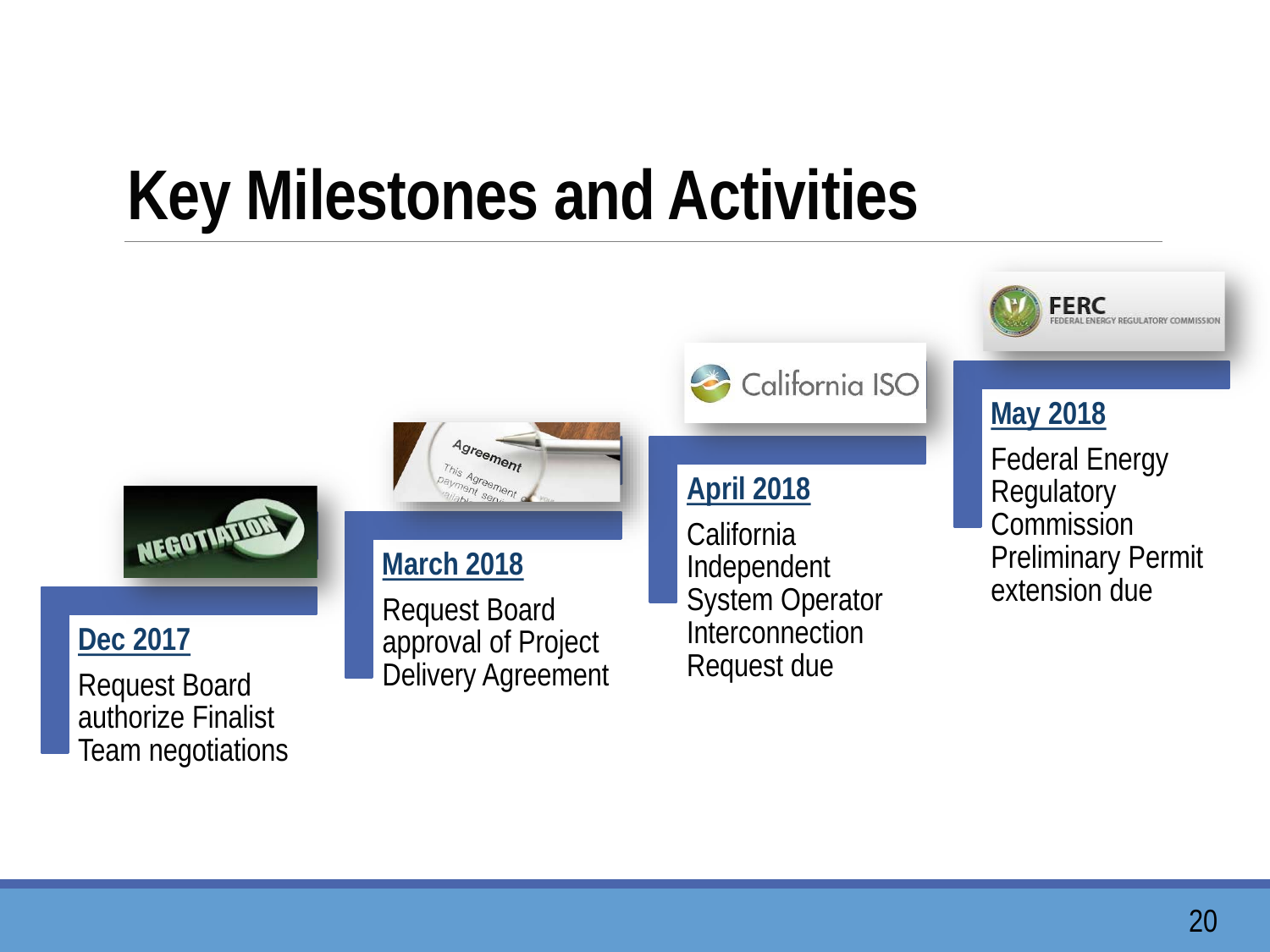### **Resource Allocation**

- **In the event a Project Delivery Agreement is** not executed by March 2018:
	- Black & Veatch could complete CAISO interconnection application
	- Staff could prepare FERC preliminary permit extension request with existing external legal counsel review (Van Ness Feldman LLP)
- **Project Delivery Agreement Draft** 
	- Allen Matkins LLP external legal counsel services